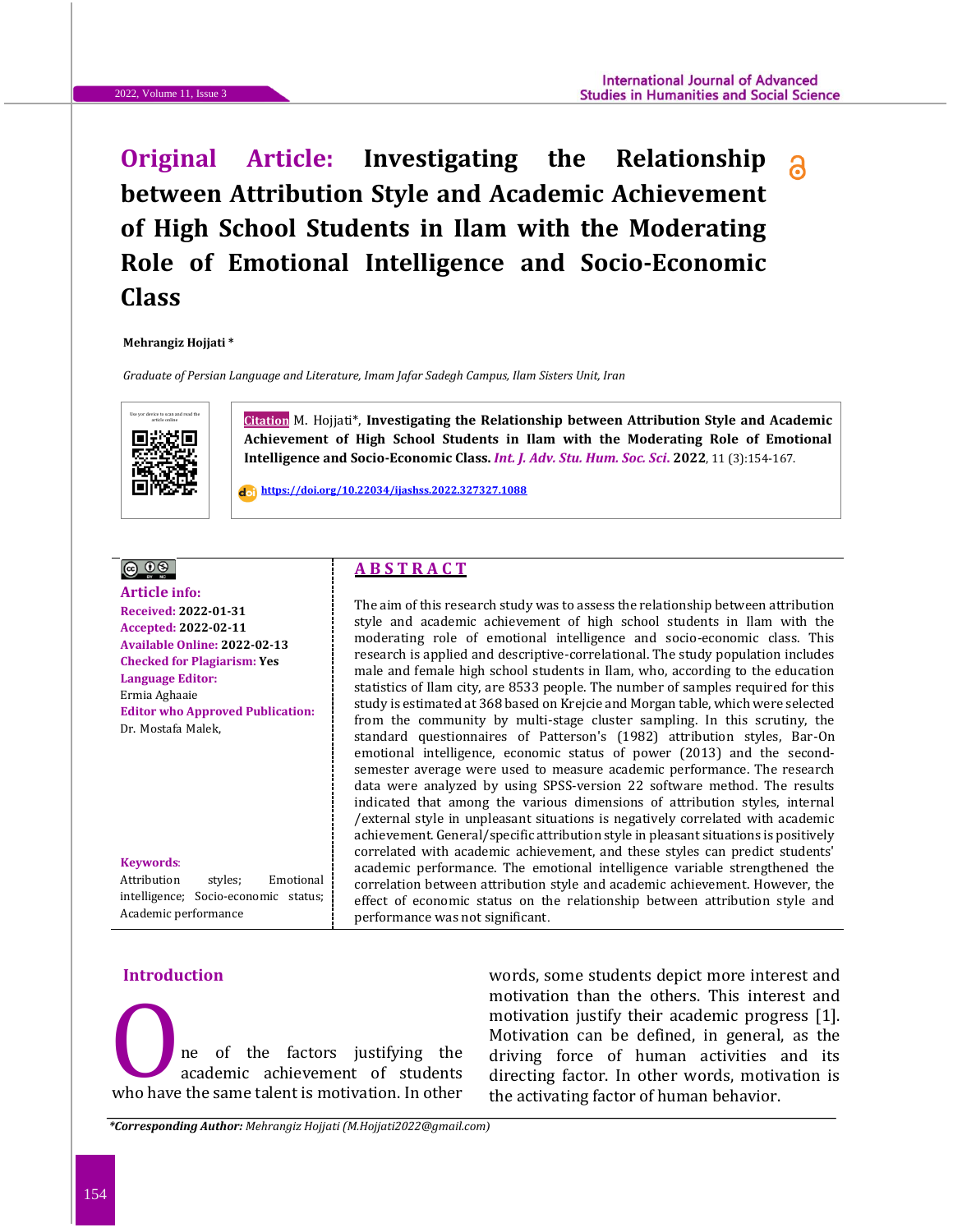One of the factors impacting students' motivation is what factors the students attribute their successes and failures. This issue is discussed in one of the cognitive theories related to motivation called attribution theory [2]. The central theme of these theories is the cause-andeffect analysis that individuals use of their behavior and that of others. In other words, man wants to know more about the causal structure of his environment and what motivates the event [3].

Attribution theories generally discuss two primary issues: causal factors and causal dimensions. Causal factors mean why people attribute their successes and failures. Assuming Baron, Byrne, and Branscomb (2006) noted four classic causes of ability, effort, difficulty, and chance, these causal factors can also be measured in terms of dimensions in the contract subject. For instance, Baron refers to the internality-externality dimension. In his opinion, talent and effort are internal causes, and luck and difficulty of a task are external and situational factors [4]. Biren refers to the dimension of stability and controllability explaining that temperament and effort are unstable. But mood is far less controllable than effort [5]. Bensch describes the dimensions of distinctiveness, consistency, and consensus [6].

The type of attribution students give to their academic achievement is related to topics that impactacademic achievement. Students 'causal attributions relate to their expectations of future performance, future academic behavior, and emotional states. This study examines the relationship between gender, academic achievement, emotional intelligence, and economic status with the documents. He selected students as a research sample and examined three essential dimensions of attribution, including consistency, locus of control, and globality. There has also been a lot of research on the relationship between credentials and academic achievement, including Peterson and Barratt [7]. This study will discuss the relationship between attribution and academic achievement, regarding the three dimensions mentioned in both sexes.

But in the meanwhile, the impact of other factors such as emotional intelligence and economic status cannot be ignored. Emotional intelligence on academic achievement is independent but highly interrelated structures. Emotional intelligence and feeling in humans is an undeniable fact. In humans, the right hemisphere of the brain is related to emotional intelligence, which includes the desire for happiness, fear of humiliation [8]. Emotional intelligence is the ability to be oneself aware, realize oneself and others, confront intense emotions and self-management, and so on. John Anil defines emotional intelligence as follows: Emotional intelligence is another type of intelligence. This intelligence involves recognizing one's feelings and using them to make appropriate decisions in life. When failure to achieve a goal creates motivation and hopes the sense of being aware of people's feelings around you [9]. Theorists argue that emotional intelligence tells us what we can do. Emotional intelligence means having the skill. To know who we are and what thoughts, feelings, emotions, and behaviors we have means knowing our own and others' emotions so that we can behave based on that morality and competence. However, considering that learning, performance, and academic achievement are among the essential topics in parenting psychology and educational situations that are influenced by various personal (intrapersonal) and situational (extra-personal) factors.

In education, there are factors involved, some of which lead to academic achievement and some of which hinder progress and act as a deterrent. If we can conclude in a scientific study what are the reinforcing factors and deterrents to progress. The students will be educated, rich scientific resources that will help the staff, education planners, and parents of students achieve the goal, which is to transfer knowledge and information to students and reduce the waste of material and human resources. One of the factors of academic achievement is the family economy because students in a prosperous family with educational facilities and peace of mind can be more successful in education. Based on previous research that has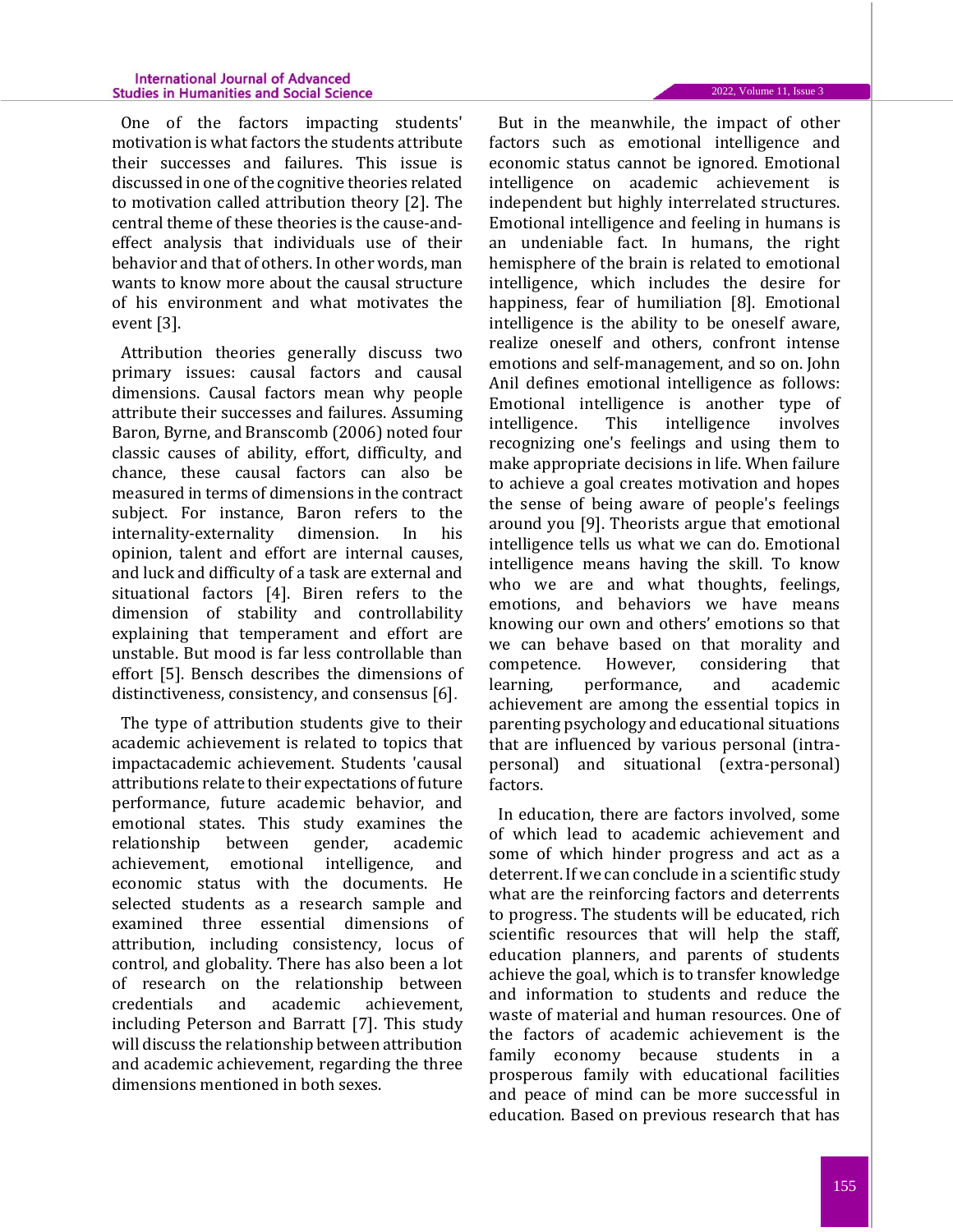#### 2022, Volume 11, Issue 3

been conducted on the relationship between attribution styles and academic achievement, the question arises as to what is the relationship between attribution styles and students' academic achievement and, in this regard, the variables of emotional intelligence and family economic status. What role do they play?

## *Research Background*

In a study entitled Jahanafrooz (2013) entitled: "The study of the effect of emotional intelligence on academic achievement in female high school students" to investigate the relationship between emotional intelligence and academic achievement in the statistical population of students in 20 high schools in Tehran by random cluster sampling in 2 regions, 1 school from each region and 15 people from each school were selected and using Paul emotional intelligence test, the research hypothesis was tested, which was the relationship between emotional intelligence and academic achievement. The study results indicated a positive and significant relationship between emotional intelligence and academic achievement of female high school students.

Pourmohammad Reza Tajrishi, in a study entitled: "The role of gender moderator in the relationship between attribution style (with both positive and negative levels) and academic achievement in high school students that 233 students (118 girls and 115 boys)", they were studying in the third year of mathematicsphysics from the high schools of the nineteen educational districts of Tehran and based on multi-stage cluster sampling, they were randomly selected and completed the Peterson style questionnaire. Also, the average scores of students in mathematics, physics, and chemistry in the first semester were considered an indicator of academic achievement. The results were analyzed using a two-way analysis of variance. The results indicated a significant relationship (0.01) between attribution style and academic achievement. The gender variable caused significant changes in the rate of academic achievement of students with positive attribution styles; however, it did not make significant changes in the rate of academic

achievement of students with negative attribution styles. As a result, attribution style predicts a more significant change in students' academic achievement than gender, and this finding isessential in explaining the academic failure.

Kheradmand et al., also examined causal relationships between family's socio-economic status, computer game addiction, and academic achievement through a structural model. They observed that students with high socioeconomic status, although more addicted to computer games, also had more extraordinary academic achievement. Of course, it should be noted that the low socio-economic status of some students is not the cause of their lack of motivation. However, the factors usually associated with low socio-economic status affect their motivation and academic success. In other words, families with low socio-economic status have fewer resources to help their children learn outside of school than those with high socioeconomic status [10].

The study conducted by Morris & Tiggman entitled: "The impact of attribution styles on students' academic performance: Testing the modified model of irregularity's research on students' reactions to their academic outcomes" indicated that students identify the cause of their success and failure. Successful students generally focus on internal causes, and unsuccessful students focus on external causes [1].

Fazio and Palm also found a low correlation between academic achievement and attribution style. They found that students who attributed their failure to general and consistent causes performed well in their homework. This result contradicts the results stated in previous studies. They stated that this discrepancy might be due to a defect in sampling [9]. Bridges also suggested that the attribution style in predicting academic achievement is not appropriate [5].

Beyer et al., also examined the relationship between family socio-economic status, childbirth order, and self-efficacy in high school adolescents. They observed that parents' higher education (higher education) and the birth order of children (being the last child) have a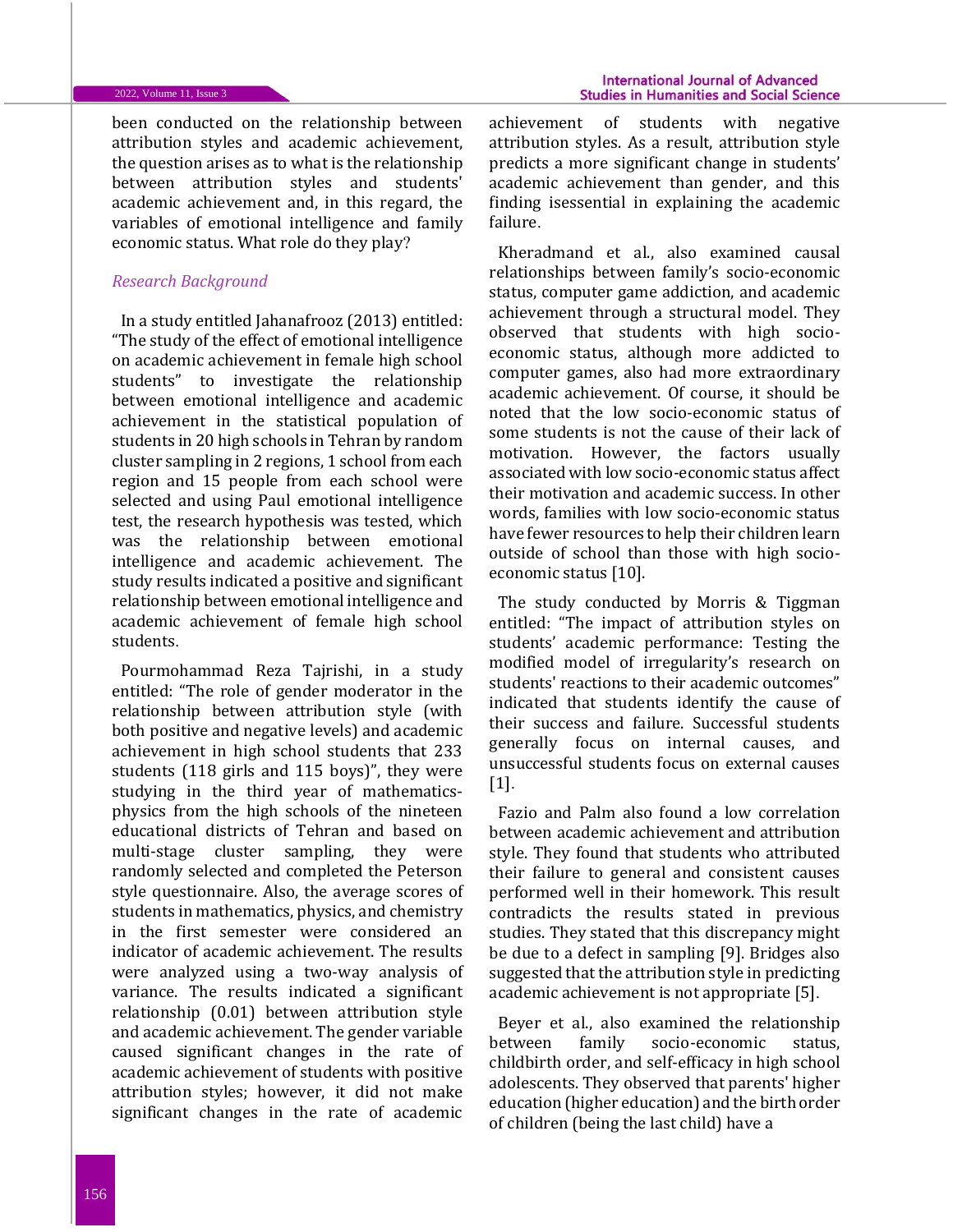significant and positive relationship with higher self-efficacy and academic achievement. Although self-efficacy and socio-economic status are both significant and influential variables of students' motivation and academic performance, most of the research in this field has frequently studied and examined the role of one of these two variables in students' academic achievement. Motivation such as deep and superficial processing strategies, task evaluation, test anxiety, and metacognitive strategies have been studied, and less attention has been paid to examining the direct relationship between self-efficacy and academic achievement [11].

# *Research Objectives*

## *General Purpose*

To identify the relationship between attribution style and academic achievement of high school students in Ilam city with emotional intelligence and socio-economic class moderating.

# *Specific Purposes*

1. Identifying the relationship between the type of attribution and students' academic achievement.

2. Identifying the relationship between the three dimensions of attribution and students' academic achievement.

3. Determining the role of emotional intelligence and socio-economic status in the relationship between attribution style and students' academic achievement.

# *Research Hypotheses*

1. There is a significant relationship between the type of attribution and academic achievement.

2. The three dimensions of attribution can predict students' academic achievement.

3. Emotional intelligence and socio-economic status play a moderating role between attribution style and academic achievement.

#### *Research Methodology*

The present study is applied research in the form of a descriptive-correlational one based on the field collection method. The method of conducting the research was that after collecting the contents and concepts of the research from library sources, questionnaires and valid tests of attribution and emotional intelligence and socioeconomic status were prepared and coordinated with education in Ilam for research and distribution. The questionnaire was administered to male and female high school students. After obtaining permission, the questionnaires were distributed among the students in a few sessions. After completing the questionnaires by the students, the completed questionnaires were analyzed.

# *Statistical Population*

The study population consists of male and female high school students in Ilam city in the academic year of 2018-19. According to the education statistics in Ilam city, there are 8533 individuals (4447 males and 4086 females).

# *Sample Size and Sampling Method*

According to Morgan table, a sufficient sample size for this study is 368 people. For sampling in this study, a multi-stage clustering method was utilized. In the first stage, 12 high schools (6 high schools for females and 6 high schools for males) were randomly selected from all high schools. In the second stage, 3 classes were randomly selected from each high school, and in the third stage, 10 to 11 students from each class were selected as a sample. A total of 180 girls and 188 boys were selected

# *Data Collection Tools*

The instruments used in this study are the attribution style questionnaire (Paterson, Seligman, Beyer, Abramson, Metalski, 1982), Bar-An emotional intelligence questionnaire and the socio-economic status questionnaire, and the first-semester grade point average as a measure of academic achievement [11].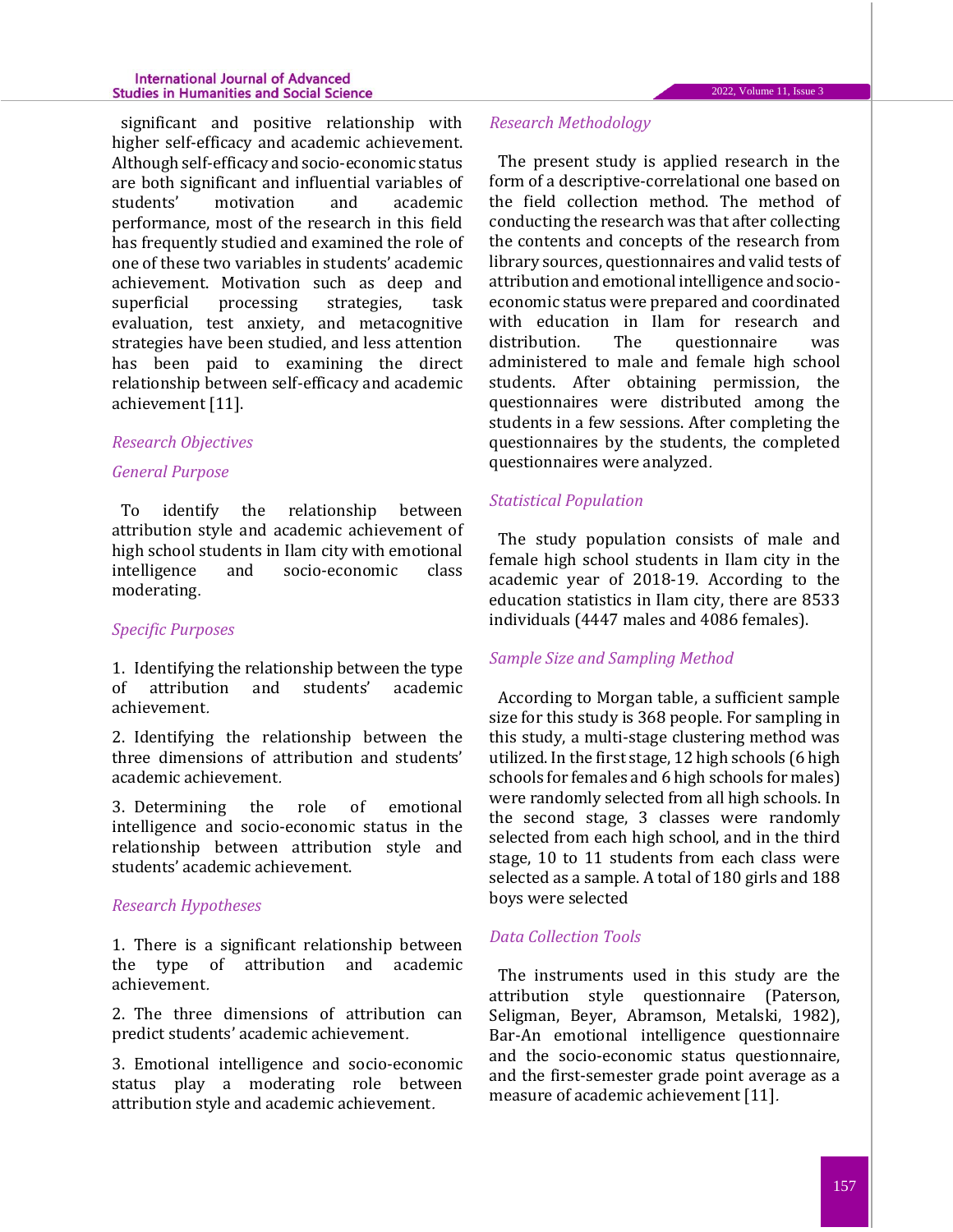# *Attribution style questionnaire (Peterson, Seligman, Beyer, Abramson and Metalski, 1982)*

One of the self-report questionnaires has 12 hypothetical situations, including 6 events with good outcomes and 6 events with bad outcomes [11].

# *Situations with Good Outcome*

1. You meet a friend who praises and admires your appearance.

2. Suppose you have amassed a lot of wealth.

3. You participate in a big competition, achieve success, and get a lot of admiration.

4. Your friend has loving behavior.

5. You are very interested in something, and you get it.

6. Your father will prescribe more money for you than in the past.

## *Situations with Bad Outcome*

1. You go for a walk with a friend, but you do not like it.

2. You cannot do all the things that others expect of you.

3. A friend of yours comes to you with a problem, and you do not try to help him.

4. You give an essential speech to your friends, but your friends react negatively.

5. You meet a friend who treats you hostilely.

6. You are looking for success. However, you will not succeed.

Subjects were asked to read each event carefully, visualize clearly in their minds that they were in such a situation, and then consider a reason that they believe is the most important and primary cause of that event. Write under each situation (these reasons determine the type of scientific attribution of the individual).

# *Questionnaire Scoring*

The Attribution Style Questionnaire (ASQ, C: 1982) consists of twelve hypothetical events, including 6 good events and 6 bad events. There are four questions for each event, always in a specific direction. The first question asks about the leading cause of this incident. Although not used in scoring; however the subject needs to answer the following three questions according to the following. These include whether the event is internal or external, fixed or unstable, and general or specific. Scores can be considered for each of the three dimensions. For instance, the internality-externality dimension is obtained from the sum of the scores of the first question. The score of this person's internalityexternality dimension in the position of the sum of these numbers is divisible by 6  $(\frac{24}{6} = 4)$ . Similarly, the scores are calculated in other dimensions and the position of failure. Also, by adding three-dimensional scores in failure and success situations and the difference between these two sums scores (three-dimensional scores in failures - three-dimensional scores in successes), the most valid criterion for predicting depression is obtained. In this questionnaire, there is a scale about the level of hope obtained from the sum of scores related to the dimension of stability and the dimension of totality.

# *Validity and Reliability of Attribution Style Questionnaire*

Various studies have examined the internality consistency coefficient of the attribution style questionnaire. Bridge reported a Cronbach's alpha coefficient of 0.8 for the attribution style questionnaire [5]. Hutson also states that although the attribution style questionnaire does not have good validity and reliability in terms of depressive outcomes, it can be used as an appropriate questionnaire in terms of attribution outcomes. He also reported a moderate internal consistency coefficient for this questionnaire [12]. In their report, Herzberger et al., stated that Cronbach's alpha for the stability dimension was 0.56 for the total dimension and 0.31 for the source dimension. In the present study, Cronbach's alpha for all questionnaire questions was 0.74 and for the various dimensions is as follows [13].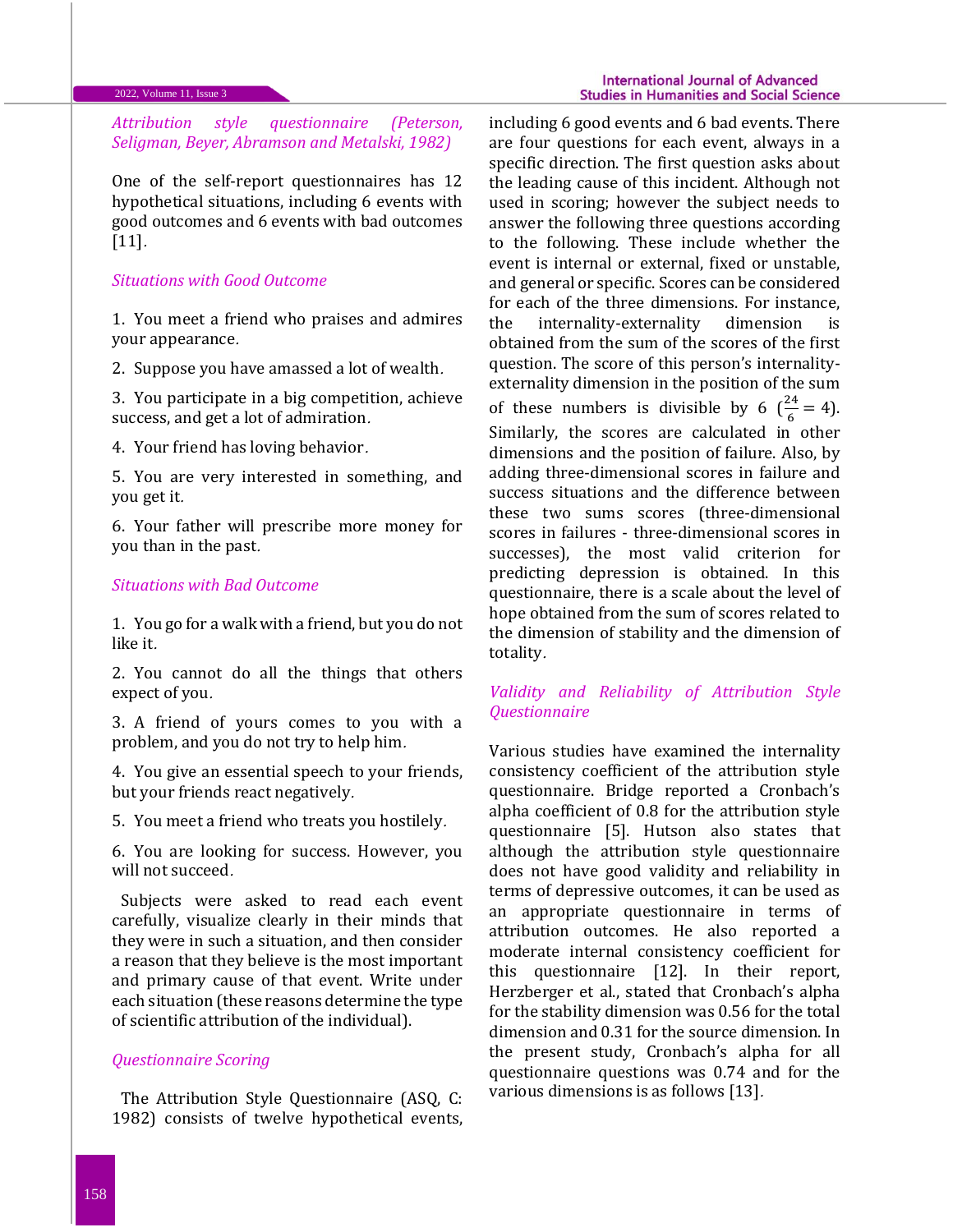# *Bar- On Emotional Intelligence Questionnaire (EQ-i)*

The first Baroque Emotional Intelligence Scale began in 1980 with why some people are more successful in life than others. In this year, the author of the concept of definition and measure of non-cognitive intelligence (Bar-An, 1988) presented the individual. After 17 years of research, the first emotional intelligence scale was created. His emotional intelligence scale has five scales or aspects (interpersonal skills, coping with stress, adaptation, and job creation) and fifteen subscales. The test answers are also set on a 5-point scale in the Likert row (strongly agree, somewhat agree, disagree, and strongly disagree). The test scores are  $[11]$ :

**Emotional Self-Awareness (ES)**: The ability to be aware and understand your feelings.

**Assertiveness (AS)**: The ability to express feelings, beliefs, and explicit thoughts and to defend constructive and self-righteous skills

**Self-Regard (SR)**: The ability to be aware of self-perception, self-acceptance, and selfrespect.

**Self-Actualization (SA)**: The ability to realize one's potential and do what can be done, striving to do and enjoying.

**Independence (In)**: The ability to direct one's thoughts and actions and free from social tendencies.

**Empathy (EM)**: The ability to be aware of and understand the feelings of others and to value them.

**Social – Responsibility (RE)**: The ability to express oneself as a member with a sense of cooperation, effective and constructive in the group.

**Interpersonal Relationship (IR)**: The ability to build and maintain mutually satisfying relationships recommended by emotional closeness, intimacy, love, and affection.

**Reality -Testing (RT)**: The ability to measure and coordinate between emotionally experienced and something that exists.

**Flexibility (FL)**: The ability to adapt thoughts and behavior to changes in environment and situations.

**Problem-Solving (PS)**: The ability to identify and define problems and create and implement effective and potential solutions.

**Stress Tolerance (ST)**: The ability to withstand events, stressful situations, intense emotions without squatting or actively and positively coping with stress.

**Impulse Control (IC)**: The ability to withstand or reduce an impulse, drive, or test activity, without fitting or actively facing and recording pressure.

**Optimism (OP)**: The ability to look at life shrewdly and reinforce positive attitudes, even in the face of adversity and negative emotions.

**Happiness (HA)**: The ability to feel happy with one's life, to enjoy oneself and others, to have positive, explicit, fun, and humorous feelings.

The Intrapersonal skills scale includes self and self-awareness scales, assertiveness, selfrespect, self-actualization, and independence. The Interpersonal skills scale includes the empathy, social responsibility, and Interpersonal Relationships scales. The stress coping scale includes the subscales of stress tolerance and impulse control. The adaptation scale includes the subscales of flexibility, problem-solving, and reality testing, and the overall mood scale includes the subscales of happiness and optimism. This questionnaire has 90 questions, the first transcultural questionnaire to assess emotional intelligence. This test was carried out in three stages in Iran. After making some changes in the main text of the questionnaire, deleting or changing some questions and rearranging the questions of each scale, the questionnaire was reduced from 117 questions to 90 questions; regarding the quality of psychometrics, the essential measures were taken, and in the third stage of implementation, information analysis was performed in the following areas [14].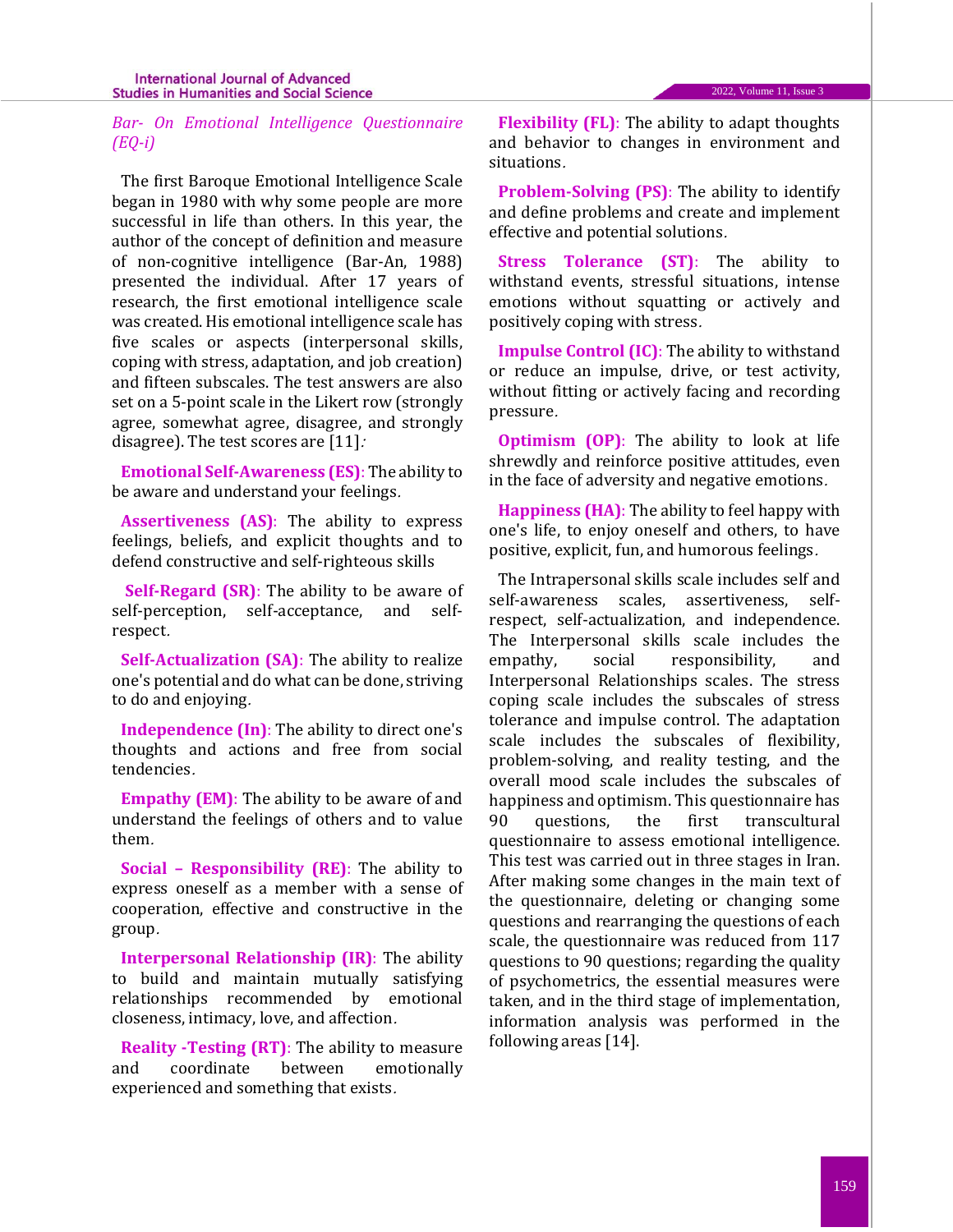#### 2022, Volume 11, Issue 3

Internal consistency refers to how all questions measure the same structural scale. This method estimates the reliability by measuring the content consistency of the implemented scale with a single questionnaire. P-scores indicate a direct and significant relationship between the questions of each scale and the overall score of that scale, meaning that the question in question measures what the relevant scale intends.

# *Test Reliability*

Cronbach's alpha was reported to be 93% for the whole test. This amount (alpha calculated in the third stage) is the same as the alpha calculated in the second stage of the test [14].

# *GhodratNama Socio-Economic Status Questionnaire*

The tool for measuring socioeconomic status was Ghodrat-Nama Questionnaire, which includes 4 components (i.e., income, economic class, housing status and education) and a total of 6 demographic questions and 5 main questions [15]. The scale of questions in this five-choice questionnaire and the scoring method are very low = 1, and very high =  $5$ , respectively. Eslami *et al.* confirmed the face and content validity of the questionnaire by 12 sports experts. Likewise, by using Cronbach's alpha test, the reliability of the questionnaire was 83%, which is a good number [16].

### *Data Analysis Methods*

Data analysis of the questionnaires will be conducted using version 22 of SPSS statistical software. Two methods of descriptive statistics and inferential statistics will be used to analyze the data. Descriptive statistics include frequency tables of gender, age, level of education, parents' education, grade point average, attribution styles, and descriptive statistics of emotional intelligence and inferential statistics including Kolmogorov-Sminov test, Pearson correlation test, multivariate analysis of variance (M ANOVA) and Univariate analysis of variance (A NOVA) has been used to investigate the three dimensions of attribution and their relationship with gender. We have also examined the relationship between academic achievement and the type of attribution style using multivariate and univariate analysis of variance. However, for further study and search of the three dimensions of attribution that predict academic achievement to some extent, regression will be used to achieve an acceptable result through the equations obtained in this way.

### *Findings*

# *Descriptive Findings*

The descriptive research findings show the following*:*

| <b>Table 1:</b> Frequency distribution of samples by gender |                  |                         |  |  |  |
|-------------------------------------------------------------|------------------|-------------------------|--|--|--|
| Gender                                                      | <b>Frequency</b> | <b>Freq. Percentage</b> |  |  |  |
| Male                                                        | 188              | 51.9                    |  |  |  |
| Female                                                      | 180              | 48.1                    |  |  |  |
| <b>Total</b>                                                | 368              | 100.0                   |  |  |  |

As Table 1 indicates, from 368 sample students, 188 (51.9%) are males and 180 (48.1%) are females.

**Table 2:** Age distribution of research sample

| -----     | ----- - - - -<br>De. | num                                        |                  | ND 22<br>VICAI. | Sta. |
|-----------|----------------------|--------------------------------------------|------------------|-----------------|------|
| 20<br>908 | 1 J . V              | 1 <sup>C</sup><br>$\overline{\phantom{a}}$ | $\cdot$ . $\cup$ | $\lambda$       |      |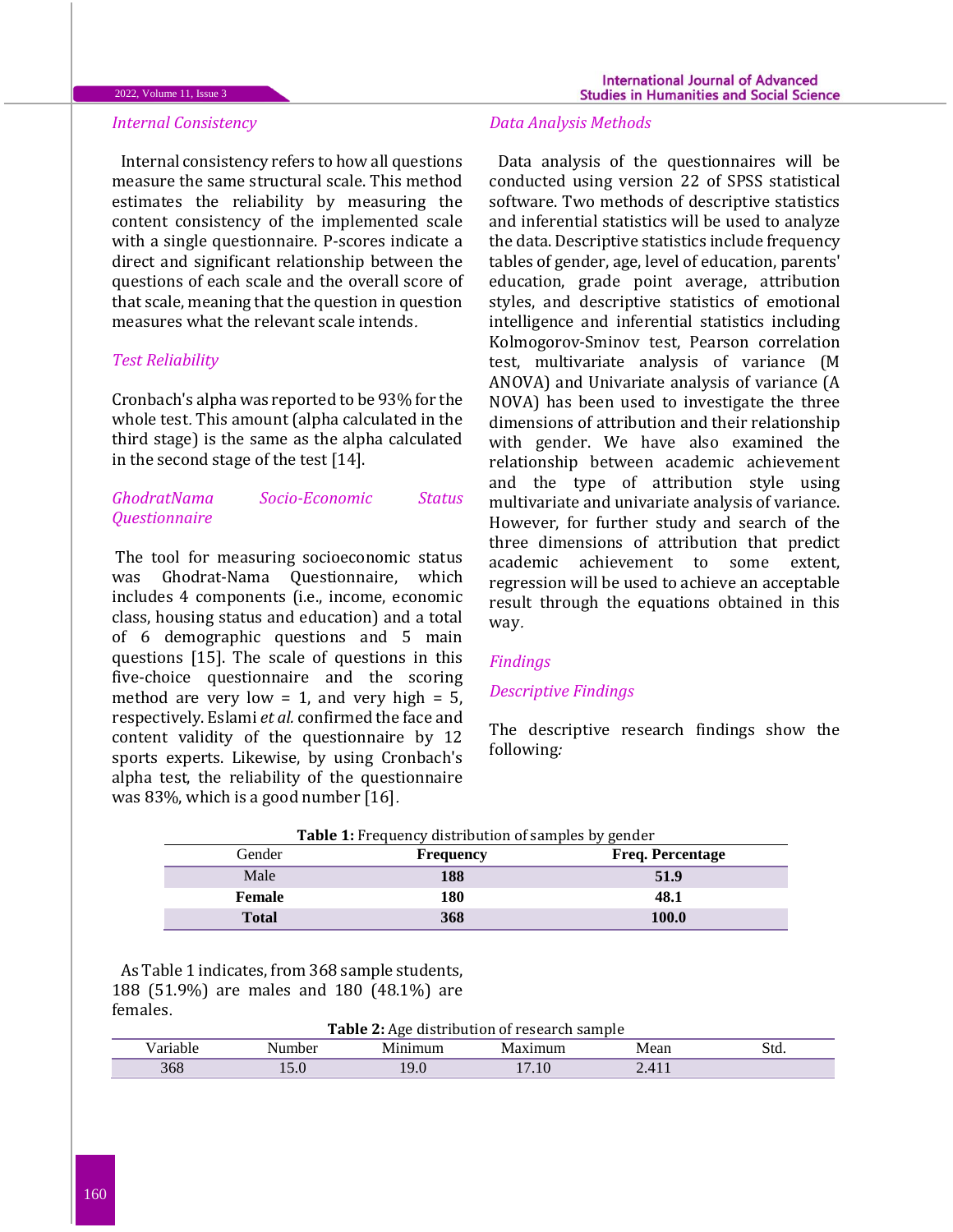#### **International Journal of Advanced Studies in Humanities and Social Science**

Table 2 demonstrates the descriptive statistics of the sample age. The mean and standard deviation of students' agis equal to 17.10 years and 2.411 years, respectively, and the age range of the sample is between 15 to 19 years.

*Descriptive Statistics of Main Variables by Research Group*

| Table 3: Descriptive statistics of the components of attribution styles |      |      |  |  |  |  |
|-------------------------------------------------------------------------|------|------|--|--|--|--|
| Variables                                                               | Mean | Std. |  |  |  |  |
| Internality/ Externality Attribution Style                              | 4.11 | 0.83 |  |  |  |  |
| Temporary / Permanent Attribution Style                                 | 4.16 | 0.79 |  |  |  |  |
| General / Specific Attribution Style                                    | 4.02 | 0.91 |  |  |  |  |
| Internality/Externality Attribution Style                               | 4.03 | 0.86 |  |  |  |  |
| Temporary / Permanent Attribution Style                                 | 4.30 | 0.89 |  |  |  |  |
| General / Specific Attribution Style                                    | 4.00 | 0.96 |  |  |  |  |
|                                                                         |      |      |  |  |  |  |

Table 3 indicates the mean and standard deviation of attribution styles after success and failure for the whole sample. As the findings of the table show, the mean and standard deviation of temporary/permanent attribution after failure with (4.30 and 0.89), respectively, the highest average and mean and standard deviation of general/specific attribution after failure with (4.00 and 0.96) have the lowest average.

**Table 4:** Descriptive statistics of economic status, emotional intelligence, and GPA

| Variables              | Number | Minimum | Maximum | Mean   | Std.   |
|------------------------|--------|---------|---------|--------|--------|
| <b>GPA</b>             | 368    | 10.00   | 1950    | 1630   | 3.053  |
| Economic Status        | 368    | 5.00    | 25.00   | 18.50  | 3.118  |
| <b>Total Emotional</b> | 368    | 161.00  | 395.00  | 290.85 | 33.665 |
| Intelligence           |        |         |         |        |        |

The results illustrated that the mean and standard deviation of the scores of the economic status of the whole sample is equal to (18.50 and 3.188) of the range of economic scores between 5 and 25, respectively. However, the mean and standard deviation of the total GPA scores of the sample is equal to (16.30 and 3.53), respectively, and the minimum and maximum GPA of the total students are equal to (10 and 19.50), respectively. The mean and standard deviation

of emotional intelligence scores are the total samples equal to (290.85 and 33.665), respectively, the minimum and maximum scores of emotional intelligence are equal to (161 and 395), respectively (Table 4).

# *Inferential Findings*

*Examination of the Normality in Main Variables*

| ╯<br>Table 5: Kolmogorov-Smirnov test to check the normality of sample data |             |            |        |  |  |  |
|-----------------------------------------------------------------------------|-------------|------------|--------|--|--|--|
| Variable                                                                    | z-Statistic | Sig. Level | Result |  |  |  |
| Internality / externality attribution style (after success)                 | 0.469       | 0.671      | Normal |  |  |  |
| Temporary/permanent attribution style (after success)                       | 0.873       | 0.363      | Normal |  |  |  |
| General/specific attribution style (after success)                          | 0.814       | 0.093      | Normal |  |  |  |
| Internality / externality attribution style (after success)                 | 0.553       | 0.566      | Normal |  |  |  |
| Temporary/permanent attribution style (after success)                       | 0.911       | 0.069      | Normal |  |  |  |
| General/specific attribution style (after success)                          | 1.003       | 0.066      | Normal |  |  |  |
| Emotional intelligence                                                      | 1.052       | 0.061      | Normal |  |  |  |
| <b>GPA</b>                                                                  | 0.975       | 0.499      | Normal |  |  |  |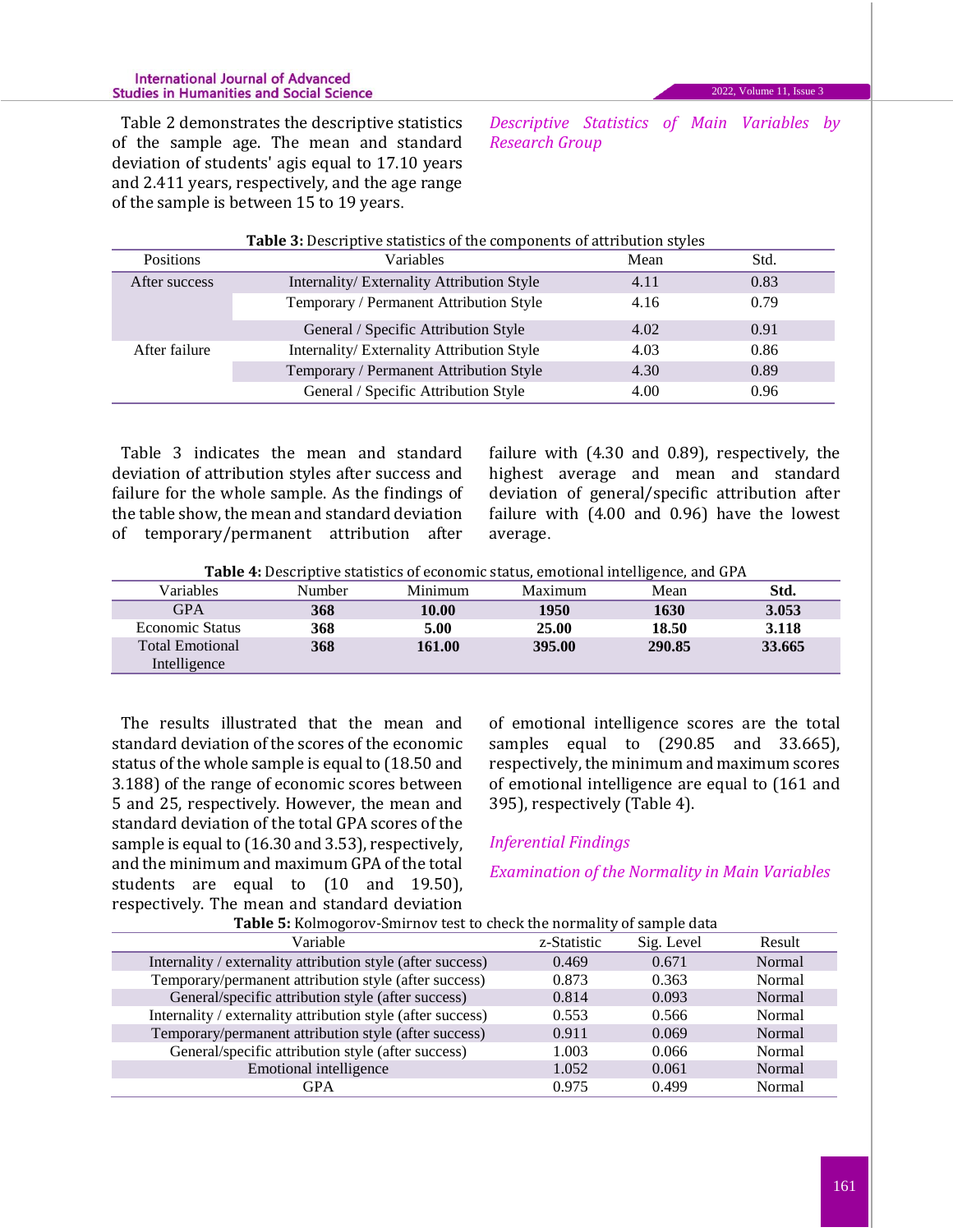#### 2022, Volume 11, Issue 3

Kolmogorov-Smirnov test was applied to test the normality or abnormality of the research data. The values of Kolmogorov-Smirnov statistic for attribution styles, GPA, and emotional intelligence are shown in Table 5: Emotional intelligence is higher than 0.05, none of which is statistically significant. In other words, the assumption of normal data is

confirmed, which indicates that parametric tests can be used.

# *Investigation of research hypotheses The first hypothesis*

There is a significant relationship between the type of attribution and academic achievement.

**Table 6:** Correlation coefficient results to examine the relationship between academic achievement and attribution styles

| Success attributions                                     |              | 2         | 3             | $\overline{4}$ | 5                | 6              | 7              | 8       | 9 |
|----------------------------------------------------------|--------------|-----------|---------------|----------------|------------------|----------------|----------------|---------|---|
| Internality / externality<br>attribution (after success) |              |           |               |                |                  |                |                |         |   |
| Temporary/permanent attribution<br>(after success)       | $*$ $(0.40)$ | 1         |               |                |                  |                |                |         |   |
| General/specific attribution<br>(success)                | $*$ $(0.24)$ | 0.08      |               |                |                  |                |                |         |   |
| Internality / externality<br>attribution (after failure) | $*$ -0.11    | $*$ -0.15 | 0.08          | 1              |                  |                |                |         |   |
| Temporary/permanent attribution<br>(after failure)       | $-0.04$      | 0.02      | $**$<br>0.26  | 0.09           |                  |                |                |         |   |
| General/specific attribution<br>(after failure)          | $-0.01$      | 0.02      | **_<br>0.32   | $**0.1$<br>9   | $*$ $(0.2)$<br>8 | 1              |                |         |   |
| Desired attribution (positive)                           | $**0.73$     | $**0.79$  | $**0.75$      | $*0.12$        | 0.01             | $** -$<br>0.15 | 1              |         |   |
| Desired attribution (negative)                           | 0.03         | 0.06      | $***$<br>0.22 | $**0.6$        | $**0.7$<br>9     | $**0.7$<br>3   | $** -$<br>0.14 |         |   |
| Academic achievement                                     | $-0.04$      | 0.06      | $**0.17$      | $00 -$<br>0.14 | $-0.02$          | 0.04           | 0.09           | $-0.05$ |   |

## $*P ≤ 0.01, * P ≤ 0.05$

Among the various dimensions of attribution styles, internality-externality style in nondesired situations negatively correlated with academic achievement at an error level of less than  $1\%$  (R=-0.14 and p. 0.01). Likewise, there was a positive correlation between general/specific attribution styles in desired situations with academic achievement at an error level of less than  $1\%$  (R = 0.17 and p 0 0.01) (Table 6).

### *Second Hypothesis*

The three dimensions of attribution can predict students' academic achievement.

The results of the regression test are indicated in the table below.

| <b>Table 7:</b> Results of multivariate regression analysis |          |         |         |       |       |      |                |  |
|-------------------------------------------------------------|----------|---------|---------|-------|-------|------|----------------|--|
| Model                                                       | Total    | Freedom | Mean    |       | Sig.  | R    | R <sub>2</sub> |  |
|                                                             | squares  | Degree  | squares |       | Level |      |                |  |
| Regression                                                  | 76.692   |         | 38.346  | 9.789 | 0.001 | 0.23 | 0.05           |  |
| Resides                                                     | 1429.642 | 365     | 3.917   |       |       |      |                |  |
| Total                                                       | 1509.334 | 367     |         |       |       |      |                |  |

**Table 7:** Results of multivariate regression analysis

The regression analysis results indicated in Table 7 demonstrate that the F value and significance level of F regression test is equal to 9.522 and 0.001, respectively, indicating that the

regression model is appropriate and significant for the test, i.e., at the error level. Less than 1% of students' attribution styles can predict students' academic performance. According to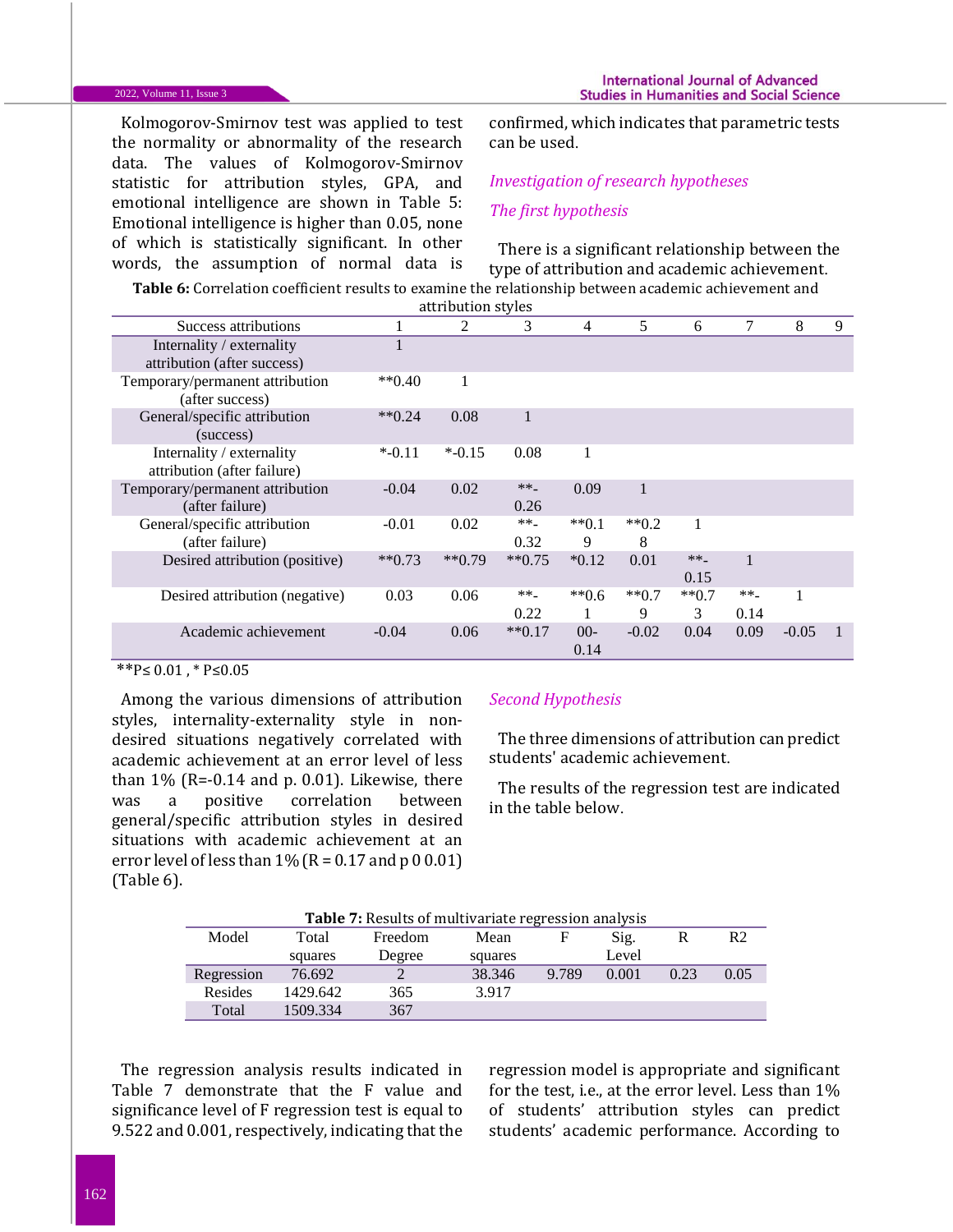#### **International Journal of Advanced Studies in Humanities and Social Science**

the value of R2 statistics entered in the model, 5% of the variance of academic achievement is explained by attribution styles. To examine the intensity and effect of each variable on students

'academic achievement, beta coefficients were also calculated, and the results are indicated in Table 8.

| <b>Table 8:</b> Multivariate regression analysis coefficients of academic achievement |          |             |          |        |            |  |  |
|---------------------------------------------------------------------------------------|----------|-------------|----------|--------|------------|--|--|
| Components                                                                            |          | <b>BETA</b> | Std.     |        | Sig. Level |  |  |
| Intercept                                                                             | 17.56    | 0.562       |          | 30.892 | 0.001      |  |  |
| Desired General / specific                                                            | 0.321    | 0.09        | 0.181    | 3.730  | 0.001      |  |  |
| Non-desired consistent/                                                               | $-0.027$ | 0.09        | $-0.150$ | 3.130  | 0.002      |  |  |
| inconsistent                                                                          |          |             |          |        |            |  |  |

Based on the results of the above table, the t value corresponding to the impact of desired general/specific attribution on the prediction of students' academic performance is equal to 3.730, and the significance level of the test is equal to 0.001, which is also significant at the level of error less than 1%. Also, the t value corresponding to the non-desired consistent/ inconsistent impact on the prediction of students' academic performance is equal to 3.130, and the significance level of the test is equal to 0.002, which is significant at the error level less than 1%; in other words, the factor of general/specific attribution is desired in a positive direction, and consistent/ inconsistent attribution are non-desired in a negative direction. Percentages play a role in predicting students' academic performance (Table 8).

# *Third Hypothesis*

Emotional intelligence and socio-economic status play a moderating role between attribution style and academic achievement.

Table 9 indicates that the fifth hypothesis test results are conducted in hierarchical regression model analysis. First attribution styles are entered in the model, and in the second step, emotional intelligence and economic status are entered into the model and their role in correlation. It is measured between the two variables of attribution styles and academic performance.

|              | Table 9: Results of hierarchical regression analysis |          |         |         |        |       |  |  |  |
|--------------|------------------------------------------------------|----------|---------|---------|--------|-------|--|--|--|
| Model Stages | Model                                                | Total    | Freedom | Mean    | F      | Sig.  |  |  |  |
|              |                                                      | squares  | Degree  | squares |        | level |  |  |  |
|              | Regression                                           | 110.127  |         | 110.127 | 32.172 | 0.000 |  |  |  |
|              | Resides                                              | 1252.762 | 366     | 3.423   |        |       |  |  |  |
|              | Total                                                | 423.309  | 367     |         |        |       |  |  |  |
| 2            | Regression                                           | 423.309  | 3       | 141.103 | 38.084 | 0.000 |  |  |  |
|              | Resides                                              | 1348.781 | 364     | 3.705   |        |       |  |  |  |
|              | Total                                                | 1772.090 | 367     |         |        |       |  |  |  |

The F value and the significance level of F in the regression test for the first step are equal to 32.172 and 0.000, respectively, which indicates that the regression model is proper and meaningful for the test, as well as the F value and

the significance level of F regression test for this step. The second is equal to 38.084 and 0.000, respectively, indicating that the regression model is suitable and meaningful for the test (Table 9).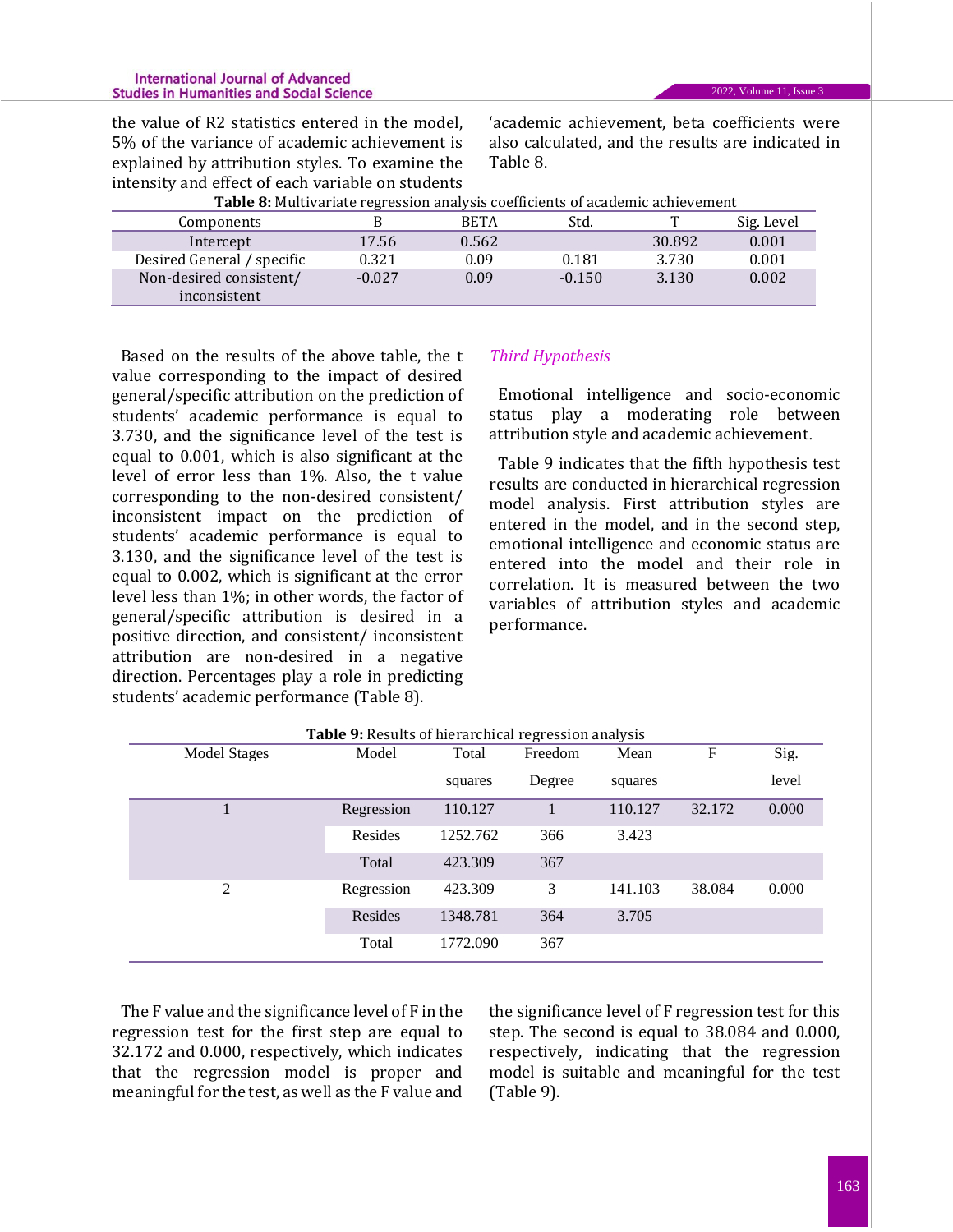| <b>Model Stages</b> | Components                | $\, {\bf B}$ | <b>BETA</b>   | Std.  | T     | Sig. Level  |
|---------------------|---------------------------|--------------|---------------|-------|-------|-------------|
| First stage         | Intercept                 | 5.111        | 0.770         |       | 2.412 | 0.000       |
|                     | <b>Attribution</b> styles | 0.059        | 0121          | 0.998 | 4.880 | 0.000       |
| Second stage        | Attribution style         | 3.971        | 0.268         |       | 3.395 | 0.000       |
|                     | Emotional                 | 0.156        | 0.131         | 0.998 | 3.880 | 0.000       |
|                     | intelligence              |              |               |       |       |             |
|                     | Economic situation        | 0.131        | 0.099         | 0.106 | 1.925 | 0.041       |
|                     | Attribution style*        | 0.319        | 0.414         | 0.808 | 6.115 | 0.000       |
|                     | Emotional                 |              |               |       |       |             |
|                     | intelligence              |              |               |       |       |             |
|                     | Attribution style*        | 2.713        | 0.268         |       | 1.395 | 0.011       |
|                     | economic situation        |              |               |       |       |             |
|                     | Attribution style*        | 0.266        | 0.138         | 0.767 | 2.115 | 214.0       |
|                     | Emotional                 |              |               |       |       |             |
|                     | intelligence*             |              |               |       |       |             |
|                     | economic situation        |              |               |       |       |             |
|                     |                           |              | $R^2 = 0.167$ |       |       | $R = 0.419$ |

**Table 10:** Hierarchical regression analysis coefficients of emotional intelligence, attribution style, economic status and academic performance

The results indicate that in the first stage, the attribution style variable enters the model, the significance level of the test is equal to 0.000, which is significant at the error level of less than 1%, the modified determination coefficient is equal to 0.167, which indicates the attribution style is approx. Explains 16% of the variance in the academic performance variable. In the second step, the variables of emotional intelligence and economic status are entered into the model. Both are significant at an error level of less than 1%. To test the hypothesis, the interaction of emotional intelligence and attribution style was added to the model, which is also significant at an error level of less than  $1\%$ . (B = 0.414). As a result, in addition to the fact that there is a significant correlation between attribution style and academic performance, emotional intelligence reinforces this correlation. Then, the interaction of economic status and documentary style was added to the model, which is also significant at an error level of less than  $5\%$  (B = 0.268). Consequently, considering that the economic situation is effective on academic performance but has not increased the effect of documentary-style on academic performance (Table 10).

The study's first hypothesis was "the existence of a relationship between the type of attribution and academic achievement" the results indicated that among the various dimensions of attribution styles, internality-externality style in non-desired situations is negatively correlated with academic achievement at an error level less than 1%. There is a positive correlation between general/specific attribution style in desired situations and academic achievement at an error level of less than 1%. Since the style of internality-externality attribution in unpleasant situations (failure) demonstrate a significant but negative relationship with academic achievement, *i.e*., students who attribute their failures to internal factors are at a low level of academic achievement, and between the general attribution style was observed in pleasant situations (success) with positive and significant academic achievement; that is, students who attribute their success to general factors have higher academic achievement. These findings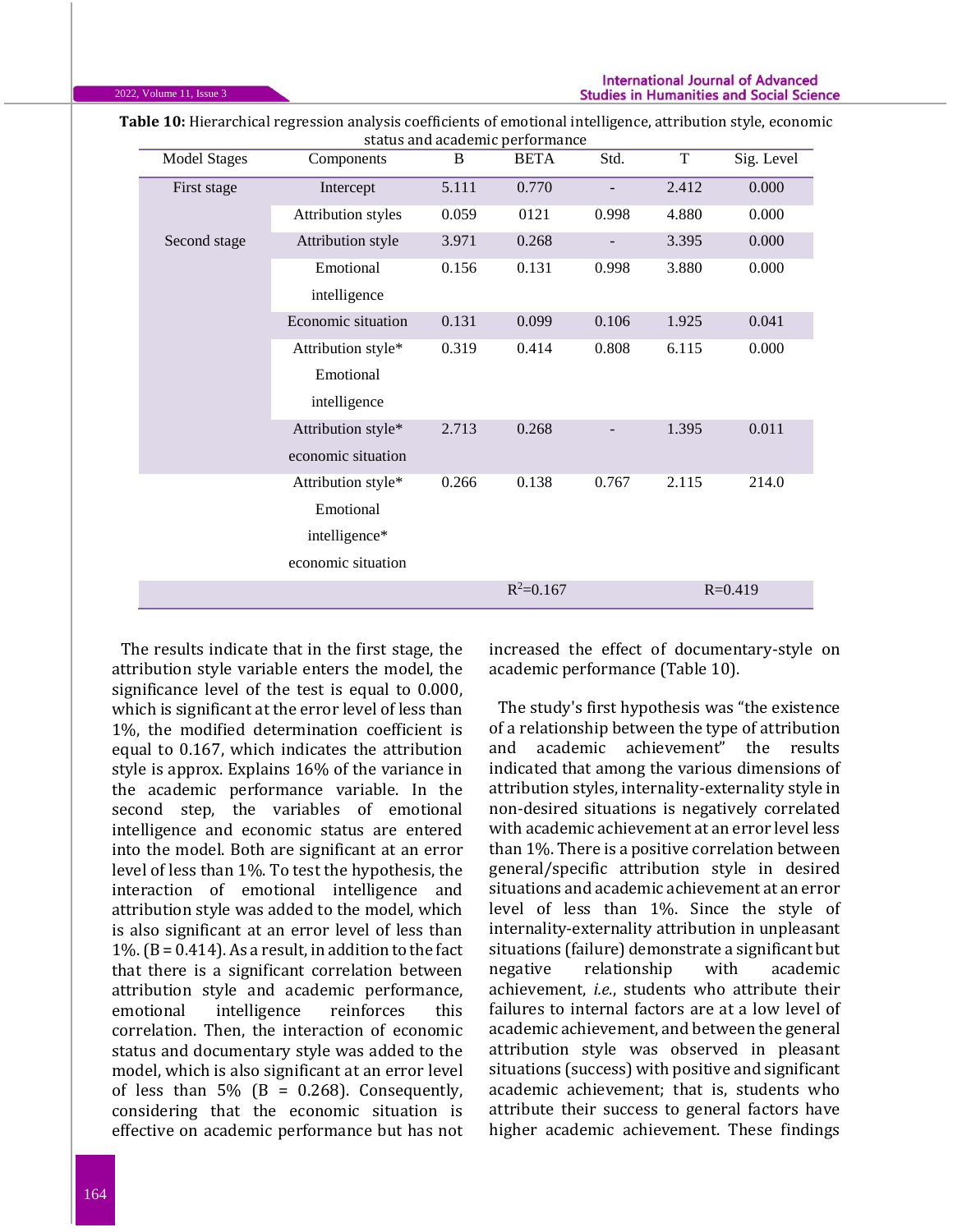are based on the results of pervious works [17- 30]. On the subject of self-concept (academic self-concept) believed that students who attribute their inner failures and successes to externality factors form a negative self-image in them, a negative self-concept is formed in them. This negative self-concept causes them not to show the necessary motivation and effort to do academic activities and avoid further assignments. In a study, Georgina (2004) also showed that students control their academic performance in dimensions of attribution, such as the core of control in internality-externality attribute consistency and controllability. In a way, people with high academic achievement attribute their success to internality, consistent and controllable factors such as effort, while people with low academic achievement attribute their failure to externality, inconsistency, and uncontrollable factors such as difficulty; however, the results of regression analysis indicate that the regression model is appropriate and meaningful for the test, i.e., the students' attribution styles can predict students' academic performance. Based on the value of R<sup>2</sup> statistics entered in the model, 5% of the variance of academic achievement is explained by attribution styles. According to the regression coefficient table results, the t value corresponding to the effect of desired general/specific attribution on the prediction of students' academic performance at an error level less than 1% is also significant. Similarly, the t value corresponding to the non-desired consistent/inconsistent effect on the prediction of students' academic performance at an error level less than 1% is significant; in other words, the factors of general/specific attribution are pleasant in a positive direction, and consistent/inconsistent attribution are nondesired in a negative direction. 2% are involved in predicting students' academic performance. Finally, the hypothesis that "emotional intelligence and socio-economic status play a moderating role between attribution style and academic achievement" was tested by hierarchical regression. In the first stage, the attribution style variable was entered into the model, which is significant at less than 1% error level. Economically, standardized beta value for the mediating variable of emotional intelligence

(0.131) and the variable of attribution style (0.268) was entered into the model, both of which were significant. Then, the interaction of emotional intelligence and attribution style was added to the model, which increased the effect coefficient of attributive style. The economic effect of attribution style on academic performance has not changed. This is in line with numerous studies that show a positive relationship between emotional intelligence and academic achievement. Salovy and Meyer (2010), in the revised model of emotional intelligence, identified four components of emotional perception, emotional facilitation, emotional cognition, and emotional management for this structure, which reinforce and complement each other's role by interaction and proper contexts for Provides academic success. Students with higher emotional intelligence also have more pleasing general/specific attribution styles than students with lower emotional intelligence, which in turn indirectly enhances students' academic achievement; however, since the economic status of the family affects the academic performance of students, but cannot affect the relationship between attribution style and academic achievement, and attributive styles are more influenced by theory of mind and thinking styles than socio-economic status. The results of this hypothesis are consistent with the results of the research of Morris and Tigman [1], Henry, Martinco, and Pierce (1993), and Weiner (1998).

### **Conclusion**

According to the research findings, the following implications are suggested:

1. In situations where the students face success and failure, the feedback they receive from influential people such as parents and teachers is significant. Parents and teachers should attribute successful situations to internality, consistent and general factors by providing correct feedback. In situations of students' attribution failure, they should be directed to external, inconsistent, and specific factors so that their self-regard does not decrease.

2. Teachers, educators, and parents should refrain from comparing children with each other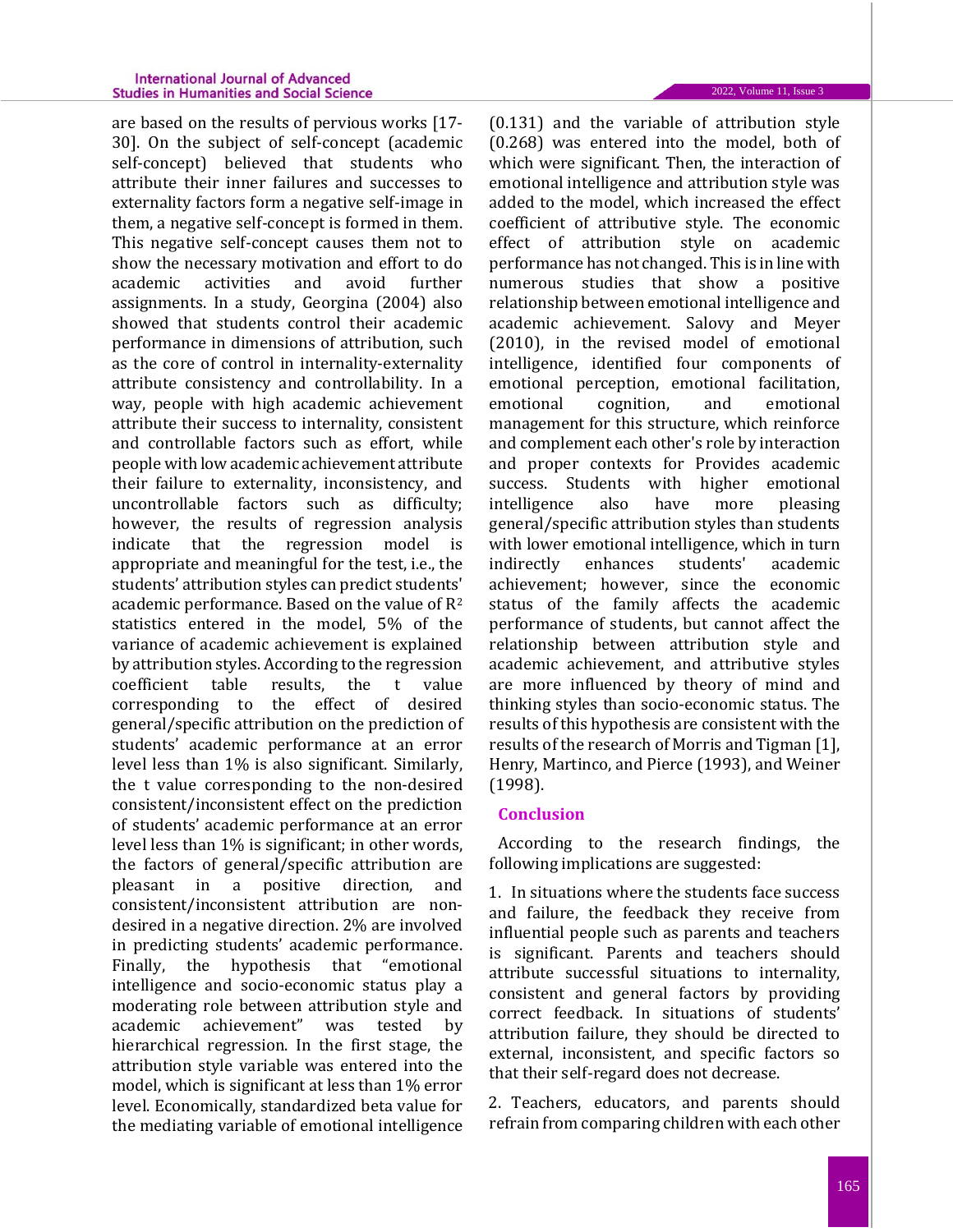regardless of their abilities and talents; since children may attribute their failures to their inability to compare with others, which is an internality, consistent, and uncontrollable document, if repeated, this will lead to incompatible attribution.

3. Avoid competitive structures in the classroom and family to not provide a basis for people to judge their abilities.

4. It is suggested that the results of this research and similar researches be made available to school principals, education officials, welfare centers, and organs related to student education so that the results of this research and similar research can be used and only to the extent of research do not leave a comment.

Based on the research results, it is recommended to the parents of students, teachers, and parents of schools to pay more attention to emotional issues and strengthen students' emotional intelligence and think of appropriate solutions to strengthen it.

## **Reference**

[1]. M.M. Morris, M. Tiggman, *Soc. Sci. Directory*, **2013**, *2*, 3-15. **[\[Google Scholar\]](https://scholar.google.com/scholar?hl=en&as_sdt=0%2C5&q=The+Impact+of+Attributions+on+Academic+Performance%3A+A+Test+of+the+Reformulated+Learned+Helplessness+Model.+Social+science+Directory%2C+2013%2C+2%2C+3-15+&btnG=), [\[Publisher](http://espace.cdu.edu.au/view/cdu:40499)]**

[2]. R. Pour Mohammad, M. Tajrishi, *J. Behav. Sci.*, **2009**, *3*, 179-185. **[\[PDF\]](http://ensani.ir/file/download/article/20101005150417-%D9%86%D9%82%D8%B4%20%D8%AA%D8%B9%D8%AF%D9%8A%D9%84%20%D9%83%D9%86%D9%86%D8%AF%D9%87%20%D8%AC%D9%86%D8%B3%20%D8%AF%D8%B1%20%D8%A7%D8%B1%D8%AA%D8%A8%D8%A7%D8%B7%20%D8%A8%D9%8A%D9%86%20%D8%B3%D8%A8%D9%83%20%D8%A7%D8%B3%D9%86%D8%A7%D8%AF%20%D9%88%20%D9%BE%D9%8A%D8%B4%D8%B1%D9%81%D8%AA%20%D8%AA%D8%AD%D8%B5%D9%8A%D9%84%D9%8A.php.pdf)**

[3]. K. Rezaei Moghadam, S.H. Rostami, *J. Agric. Educ. Ext*., **2010**, *6*, 115-130. **[\[Google Scholar\]](https://scholar.google.com/scholar?hl=en&as_sdt=0%2C5&q=Attribution+style%2C+locus+of+control+and+academic+achievement+in+College+of+Agriculture%2C+Shiraz+University.&btnG=), [\[Publisher](https://www.cabdirect.org/cabdirect/abstract/20133234836)]**

[4]. R. Baron, D. Byrne, N. Branscomb, *Social psychology*, 11/E. *Aufl, Boston*, 2006 **[\[Google](https://scholar.google.com/scholar?hl=en&as_sdt=0%2C5&q=Baron%2C+R.A.%2C+Byrne%2C+D.+and+Branscombe%2C+N.R.%2C+2006.+Social+psychology%2C+11%2FE.+Aufl%2C+Boston.&btnG=)  [Scholar\]](https://scholar.google.com/scholar?hl=en&as_sdt=0%2C5&q=Baron%2C+R.A.%2C+Byrne%2C+D.+and+Branscombe%2C+N.R.%2C+2006.+Social+psychology%2C+11%2FE.+Aufl%2C+Boston.&btnG=)**

[5]. K.R. Bridges, *Pers. Individ. Differ.*, **2001**, *31*, 723-730 **[\[crossref\]](https://doi.org/10.1016/S0191-8869(00)00174-4), [\[Google Scholar\]](https://scholar.google.com/scholar?hl=en&as_sdt=0%2C5&q=Using+attributional+style+to+predict+academic+performance%3A+how+does+it+compare+to+traditional+methods%3F&btnG=), [\[Publisher](https://www.sciencedirect.com/science/article/abs/pii/S0191886900001744)]**

[6]. T. Bensch, *J. Educ. Res.*, **2008**, *10*, 311-318 **[\[crossref\]](https://doi.org/10.1080/0031383950390403), [\[Google Scholar\]](https://scholar.google.com/scholar?hl=en&as_sdt=0%2C5&q=Gender+Differences+in+Self%E2%80%90efficacy+and+Academic+Performance+among+Students+of+Business+Administration&btnG=), [\[Publisher](https://www.tandfonline.com/doi/abs/10.1080/0031383950390403)]**

[7]. Z.R. Voels, G.J. Haeffel, T.E. Joiner, K.D. Wagner, *Res. Ther.*, **2011***, 41*, 1183-1198 **[\[crossref\]](https://doi.org/10.1016/S0005-7967(03)00030-5), [\[Google Scholar\]](https://scholar.google.com/scholar?hl=en&as_sdt=0%2C5&q=Reducing+hopelessness%3A+the+interation+of+enhancing+and+depressogenic+attributional+styles+for+positive+and+negative+life+events+among+youth+psychiatric+inpatients&btnG=), [\[Publisher](https://www.sciencedirect.com/science/article/abs/pii/S0005796703000305)]**

[8]. F. Motamedi-Sharak, G.H.A. Afrooz, *Iran J Psychiatry Behav Sci.,* **2007**, *13*, 171-183 **[\[Publisher](https://ijpcp.iums.ac.ir/browse.php?a_id=168&sid=1&slc_lang=en)]**

[9]. N.M. Fazio, L.J. Palm, *Psychol. Rep.*, **1998**, *83*, 159-162 **[\[crossref\]](https://doi.org/10.2466%2Fpr0.1998.83.1.159), [\[Publisher](https://journals.sagepub.com/doi/abs/10.2466/pr0.1998.83.1.159)]**

[10]. Y. Abedini, B.E. Zamani, A. Kheradmand, G. Rajabizadeh, *Addict. Health*, **2012**, *4*, 102. **[\[Google Scholar\]](https://scholar.google.com/scholar?hl=en&as_sdt=0%2C5&q=Impacts+of+mothers%27+occupation+status+and+parenting+styles+on+levels+of+self-control%2C+addiction+to+computer+games%2C+and+educational+progress+of+adolescents+%E2%80%A6%2C+BE+Zamani%2C+A+Kheradmand%2C+G+Rajabizadeh+-+Addiction+%26+%E2%80%A6%2C+2012+-+ncbi.nlm.nih.gov&btnG=#d=gs_cit&u=%2Fscholar%3Fq%3Dinfo%3A1y4yrGYLMLwJ%3Ascholar.google.com%2F%26output%3Dcite%26scirp%3D0%26hl%3Den), [\[Publisher](https://www.ncbi.nlm.nih.gov/pmc/articles/PMC3905542/)]**

[11]. C. Peterson, A. Semmel, C. Von Baeyer, L.Y. Abramson, G.I. Metalsky, M.E. Seligman, *Cognit. Ther. Res.,* **1982**, *6*, 287-299. **[\[crossref\]](https://doi.org/10.1007/BF01173577), [\[Google](https://scholar.google.com/scholar?hl=en&as_sdt=0%2C5&q=Peterson%2C+C.%2C+Semmel%2C+A.%2C+Von+Baeyer%2C+C.%2C+Abramson%2C+L.Y.%2C+Metalsky%2C+G.I.+and+Seligman%2C+M.E.%2C+1982.+The+attributional+style+questionnaire.+Cognitive+therapy+and+research%2C+6%283%29%2C+pp.287-299.&btnG=#d=gs_cit&u=%2Fscholar%3Fq%3Dinfo%3A19fsorY3XXAJ%3Ascholar.google.com%2F%26output%3Dcite%26scirp%3D0%26hl%3Den)  [Scholar\]](https://scholar.google.com/scholar?hl=en&as_sdt=0%2C5&q=Peterson%2C+C.%2C+Semmel%2C+A.%2C+Von+Baeyer%2C+C.%2C+Abramson%2C+L.Y.%2C+Metalsky%2C+G.I.+and+Seligman%2C+M.E.%2C+1982.+The+attributional+style+questionnaire.+Cognitive+therapy+and+research%2C+6%283%29%2C+pp.287-299.&btnG=#d=gs_cit&u=%2Fscholar%3Fq%3Dinfo%3A19fsorY3XXAJ%3Ascholar.google.com%2F%26output%3Dcite%26scirp%3D0%26hl%3Den), [\[Publisher](https://link.springer.com/article/10.1007/BF01173577#citeas)]**

[12]. S. Hutson, *Youth homelessness: The construction of a social issue*. Macmillan International Higher Education, **1994. [\[Google](https://scholar.google.com/scholar?hl=en&as_sdt=0%2C5&q=Hutson+S.+Youth+homelessness%3A+The+construction+of+a+social+issue.+Macmillan+International+Higher+Education%3B+1994+Aug+24.&btnG=)  [Scholar\]](https://scholar.google.com/scholar?hl=en&as_sdt=0%2C5&q=Hutson+S.+Youth+homelessness%3A+The+construction+of+a+social+issue.+Macmillan+International+Higher+Education%3B+1994+Aug+24.&btnG=), [\[Publisher](https://books.google.com/books?hl=en&lr=&id=mkpdDwAAQBAJ&oi=fnd&pg=PR10&dq=Hutson+S.+Youth+homelessness:+The+construction+of+a+social+issue.+Macmillan+International+Higher+Education%3B+1994+Aug+24.&ots=WvqnzjJyrL&sig=JlZoy5LnxjTiEpHelQzPzbgVHPs#v=onepage&q&f=false)]**

[13]. S.D. Herzberger, H. Tennen, *Sex Roles*, **1985**, *12*, 853-865. **[\[crossref\]](https://doi.org/10.1007/BF00287877), [\[Google](https://scholar.google.com/scholar?hl=en&as_sdt=0%2C5&q=Herzberger%2C+S.D.+and+Tennen%2C+H.%2C+1985.+%E2%80%9CSnips+and+snails+and+puppy+dog+tails%E2%80%9D%3A+Gender+of+agent%2C+recipient%2C+and+observer+as+determinants+of+perceptions+of+discipline.+Sex+Roles%2C+12%287%29%2C+pp.853-865.&btnG=)  [Scholar\]](https://scholar.google.com/scholar?hl=en&as_sdt=0%2C5&q=Herzberger%2C+S.D.+and+Tennen%2C+H.%2C+1985.+%E2%80%9CSnips+and+snails+and+puppy+dog+tails%E2%80%9D%3A+Gender+of+agent%2C+recipient%2C+and+observer+as+determinants+of+perceptions+of+discipline.+Sex+Roles%2C+12%287%29%2C+pp.853-865.&btnG=), [\[Publisher](https://link.springer.com/article/10.1007/BF00287877)]**

[14]. D. Taylor, C. Paton, The Maudsley prescribing guidelines. CRC press. **2009**. **[\[crossref\]](https://doi.org/10.3109/9780203092835), [\[Google Scholar\]](https://scholar.google.com/scholar?hl=en&as_sdt=0%2C5&q=Taylor%2C+D.+and+Paton%2C+C.%2C+2009.+The+Maudsley+prescribing+guidelines.+CRC+press.&btnG=), [\[Publisher](https://www.taylorfrancis.com/books/mono/10.3109/9780203092835/maudsley-prescribing-guidelines-david-taylor-carol-paton-carol-paton)]**

[15]. A. GhodratNama, S. Heydarinejad, I. Davoodi, *J. Sports Manag*., **2013**, 16, 20-25. **[\[crossref\]](https://doi.org/10.22059/JSM.2013.30410), [\[Google Scholar\]](https://scholar.google.com/scholar?hl=en&as_sdt=0%2C5&q=Ghodratnama%2C+A.%2C+Heidarinejad%2C+S.+and+Davoodi%2C+I.%2C+2013.+The+relationship+between+socio%E2%80%93economic+status+and+the+rate+of+physical+activity+in+Shahid+Chamran+University+Students+of+Ahwaz.+Journal+of+Sport+Management%2C+5%2816%29%2C+pp.5-20.&btnG=), [\[Publisher\]](https://jsm.ut.ac.ir/article_30410_5.html?lang=en)**

[16]. A. Eslami, A. Mahmoudi, M. Khabiri, S.M. Najafiyan Razavi, *Appl. Res. Sport Manag.*, **2014**, *2*, 89-104. **[\[Google Scholar\]](https://scholar.google.com/scholar?hl=en&as_sdt=0%2C5&q=The+role+of+socioeconomic+conditions+in+the+citizens%27+motivation+for+participating+in+public+sports&btnG=), [\[Publisher\]](https://arsmb.journals.pnu.ac.ir/article_682.html?lang=en)**

[17]. S. Bayer, *Curr. Psychol.*, **2003**, *17*, 346-358. **[\[crossref\]](https://doi.org/10.1007/s12144-998-1016-5), [\[Google Scholar\]](https://scholar.google.com/scholar?hl=en&as_sdt=0%2C5&q=Gender+differences+in+causal+attributions+by+college+students+of+performance+on+course+examinations&btnG=), [\[Publisher](https://link.springer.com/article/10.1007/s12144-998-1016-5)]**

[18]. M. Khodayarifard, T.M. Brinthaupt, M.H. Anshel, *Soc. Psychol. Educ*., **2010**, *13*, 351-365. **[\[crossref\]](https://doi.org/10.1007/s11218-010-9114-2), [\[Google Scholar\]](https://scholar.google.com/scholar?hl=en&as_sdt=0%2C5&q=Relationships+of+Parents%E2%80%99+and+Child%E2%80%99s+General+Attribution+Styles+to+Academic+Performance.+Psychology+Education%2C13+%283%29%2C+PP.+351-365+&btnG=), [\[Publisher](https://link.springer.com/article/10.1007/s11218-010-9114-2)]**

[19]. S. Nolen- Hoeksema, J.S. Gingus, M.E.P. Seligman, *J. Youth Adolescence*, **2011**, *20*, 233- 245. **[\[crossref\]](https://doi.org/10.1007/BF01537610), [\[Google Scholar\]](https://scholar.google.com/scholar?hl=en&as_sdt=0%2C5&q=Sex+Differences+in+Depression+and+Explanatory+Style+in+Children&btnG=), [\[Publisher](https://link.springer.com/article/10.1007/BF01537610)]**

[20]. C. Peterson, A. Semel, C. Von Beayer, L.Y. Abramson, G.I. Metalsky, M.E. Seligman, *Cogn. Ther. Res.*, **2002**, *6*, 287-299. **[\[crossref\]](https://doi.org/10.1007/BF01173577), [\[Google](https://scholar.google.com/scholar?hl=en&as_sdt=0%2C5&q=The+attributional+style+questionnaire&btnG=)  [Scholar\]](https://scholar.google.com/scholar?hl=en&as_sdt=0%2C5&q=The+attributional+style+questionnaire&btnG=), [\[Publisher](https://link.springer.com/article/10.1007/BF01173577#citeas)]**

[21]. C. Peterson, M.E.P. Seligman, *Psychol. Rev.*, **2014**, *91*, 347-374. **[\[crossref\]](https://psycnet.apa.org/doi/10.1037/0033-295X.91.3.347), [\[Google Scholar\]](https://scholar.google.com/scholar?hl=en&as_sdt=0%2C5&q=Causal+explanations+as+a+risk+factor+for+depression%3A+Theory+and+evidence.&btnG=), [\[Publisher](https://psycnet.apa.org/record/1984-28888-001)]**

[22]. G.R. Rajabi, Y.M. Shahniyeh, *J. Soc. Sci. Human.*, **2010**, *22*, 15-32. **[\[Google Scholar\]](https://scholar.google.com/scholar?hl=en&as_sdt=0%2C5&q=The+Effects+of+Gender+and+Field+of+Study+on+the+Attribution+Styles+of+High+School+Students+in+Ahvaz+and+the+Psychometric+Findings+of+the+Scale&btnG=), [\[Publisher](https://www.sid.ir/en/Journal/ViewPaper.aspx?ID=51088)]**

[23]. P. Salovy, Y.D. Mayer, *Imagin Cogn. Pers.*, **1990**, *9*, 185-211. **[\[crossref\]](https://doi.org/10.2190%2FDUGG-P24E-52WK-6CDG), [\[Google Scholar\]](https://scholar.google.com/scholar?hl=en&as_sdt=0%2C5&q=Emotional+Intelligence&btnG=), [\[Publisher](https://journals.sagepub.com/doi/abs/10.2190/DUGG-P24E-52WK-6CDG)]**

[24]. Z. Sarmad, A. Bazargan, E. Hejazi. *Research Methods in Behavioral Sciences*. Tehran: Agah Publishing, **2000. [\[Google Scholar\]](https://scholar.google.com/scholar?hl=en&as_sdt=0%2C5&q=Research+Methods+in+Behavioral+Sciences.+Tehran%3A+Agah+Publishing+&btnG=)**

[25]. B.P. Smith, H.C. Hall, C. Woolcock-Henry, *J. Vocat. Educ. Res.*, **2010**, *25*, 19-23. **[\[Google](https://scholar.google.com/scholar?hl=en&as_sdt=0%2C5&q=+The+Effects+of+Gender+and+Years+of+Teaching+Experience+on+Explanatory+Style+of+Secondary+Vocational+Teachers&btnG=)  [Scholar\]](https://scholar.google.com/scholar?hl=en&as_sdt=0%2C5&q=+The+Effects+of+Gender+and+Years+of+Teaching+Experience+on+Explanatory+Style+of+Secondary+Vocational+Teachers&btnG=), [\[Publisher](https://scholar.lib.vt.edu/ejournals/JVER/v25n1/smith.html)]**